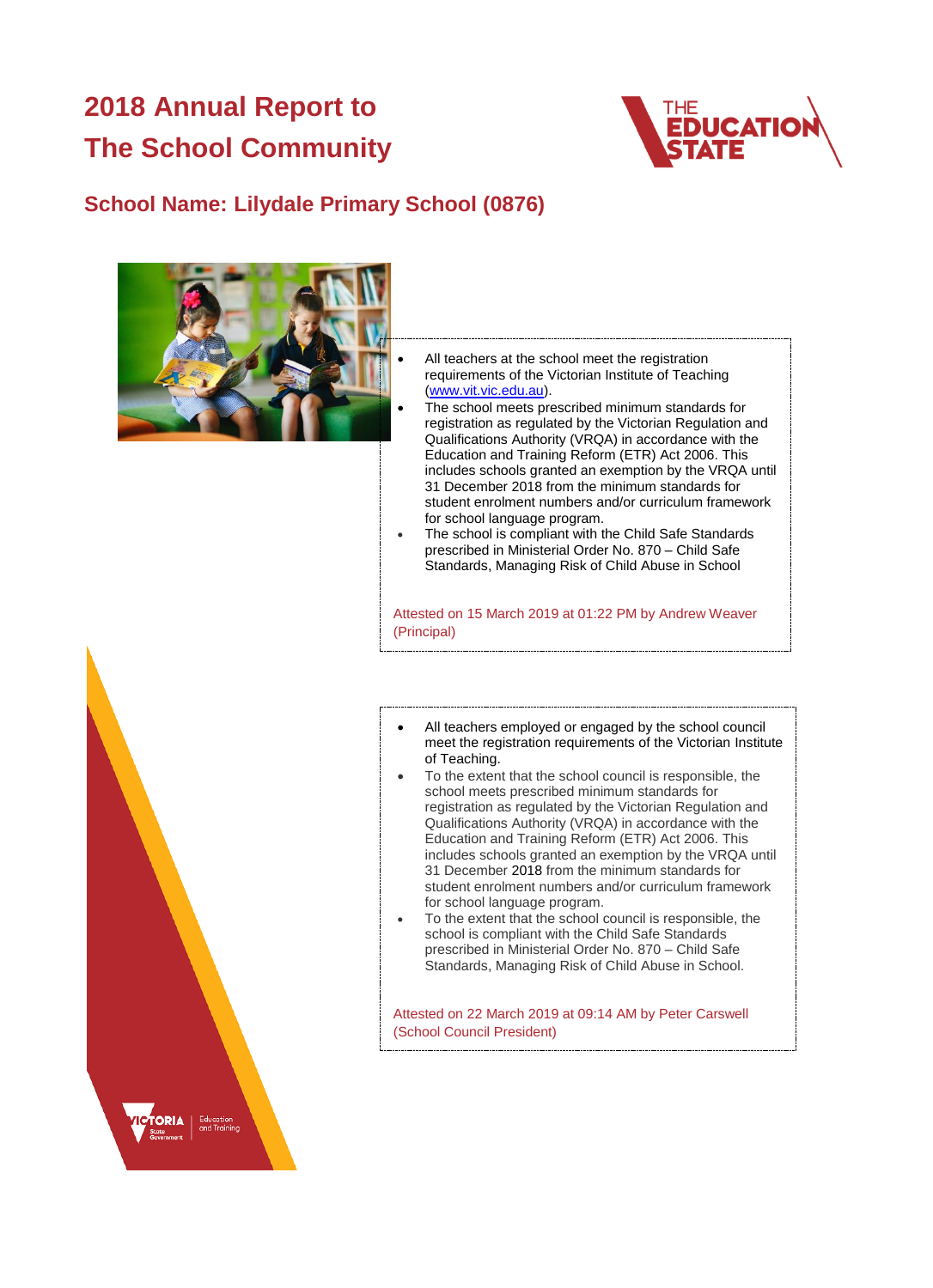## **About Our School**

### **School context**

Lilydale Primary School is an energetic learning community that focuses on developing each individual student to their full potential. We believe in developing the whole child by offering a range of curricular and extra curricular activities that allow students to experience a breadth of academic and social learning. It is important to us that each student is valued and that the learning programs truly cater for each individual. Lilydale Primary School has maintained and nurtured a strong relationship with its community. The school's excellent reputation reflects its commitment to improvement, cooperative team work and the provision of effective learning programs. Our school is approximately 40km from Melbourne in the town of Lilydale. Our student population reflects those of the beautiful Yarra Valley with our families coming from a wide variety of socio-economic backgrounds and cultures. In 2018, our school consisted of 236 students of whom there were 125 female students and 111 male students. There were 5% of our students who were EAL (English as an Additional Language) students and 4% ATSI (Aboriginal and Torres Strait Islander) students.

In 2018, the school employed one Principal class, 10 full time teachers and 3 specialist teachers plus 6 Education Support Staff. Ten classes were run by 12 teachers, with two classes split 0.8 and 0.2 between two teachers employed by the school. The school provided 1 hour of Music and Visual Arts and forty minutes of Japanese as specialist areas. The Music program was enhanced by 2 private instrumental teachers working in the school with fee paying students. Class teachers ran their own PE programs and were supported by the acquisition of Sporting Schools Grants which provided expert tuition in gymnastics, tennis, basketball and lawn bowls throughout the year. Year 5 and 6 students participated in the inter-school sport program. Our annual swimming program was offered to all students and ensured that students were focused on developing their water skills, stroke development as well as basic water safety. The school offers a wide range of extra-curricular activities including Judo, Chess, Library, Choir and Futsal as well as extension programs in Music Japanese and Art. The school entered teams in after school Futsal competitions, which were coached by parents. The School also had a Parent and teacher Futsal team. Our school camping program encompassed all year levels with the Prep to One students coming back to school for an evening of activities, Grade 2 students having a sleep over at the school, Grade 3/4 involved in adventure camp and the Grade 5/6 students traveling to Ballarat. Our annual school production was 'Maria's Mask' written by our Principal and this was also performed at other local schools. The production was very well received and a real highlight of the year involving every year level and ensuring that each child had an opportunity to perform in front of a large audience. We value the importance of team work and the opportunity for students to challenge themselves by taking on singing dancing and acting roles.

In 2018, the staff continued to work using our new Instructional Model that ensured best practice of teaching and learning is consistently implemented across the school. We focused on developing our tracking of students using our new data walls that focus on Literacy and Numeracy Skills. Our Instructional Model focuses on the high impact teaching strategies developed as part of the Department's Education State Initiative and uses the Practice Principles for Excellence in Teaching and Learning and the broader Framework for Improving Student Outcomes as its basis for creating a positive and dynamic learning environment at our school. The school uses the CAFÉ reading program as a whole school strategy for improving reading comprehension and to develop independent readers and this program has had a significant impact on the Reading results of our students.

In 2018, the ICT infrastructure was improved to enable more users on our wireless network and the school started to replace the out of date Smartboards with televisions which provide a more effective display that can be used to present information and ideas to the class and also allow students to mirror their iPad to show their learning. All classrooms have access to computers and televisions. We have 2 computer laboratories in the school. We believe that Technology enhances student learning in all areas of the curriculum and helps teachers to provide many new ways of teaching students with different needs. The Robotics program was extended and offered to all year levels to ensure coding had a real purpose with many of the classes integrating robotics into other areas of the curriculum. The school also focused on developing the capacity of the staff to teach the new Victorian Digital Technologies curriculum in 2018 with the emphasis on understanding computer science through coding and computer aided design. The staff completed MOOCS training in Digital Literacy. The acquisition of a Digital Literacy Grant allowed us to purchase new 3 d printers and scanners and provide training to staff in order to use them. We believe that this equipment linked with an innovative approach to the use of ICT and the embedding of this in every subject will allow our students to have the skills necessary to excel in the Digital Technologies area.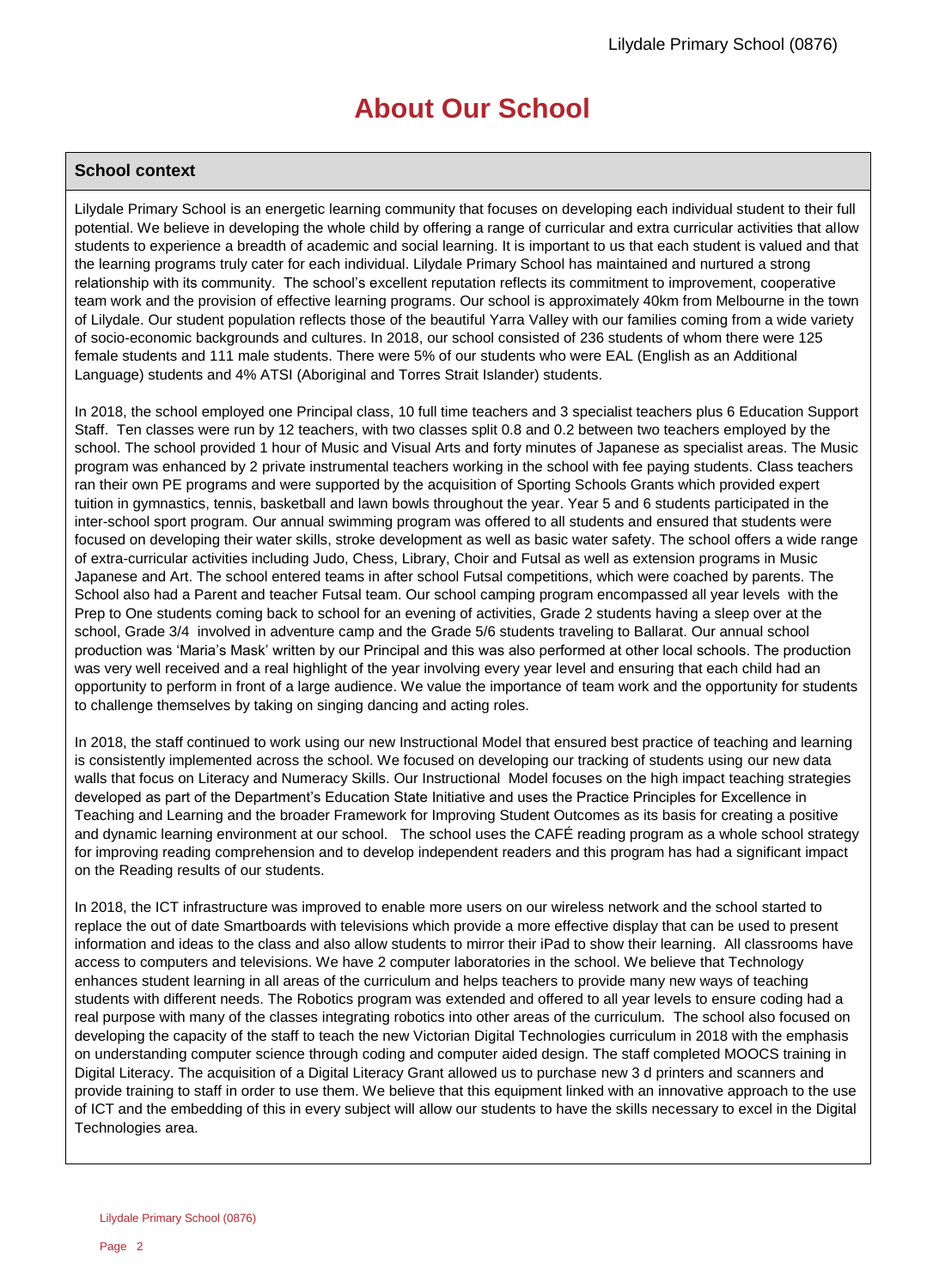At Lilydale Primary School, we are focused on developing the leadership of our students in real and authentic situations. We have School, House, Art and Music Captains as well as our recently formed band of Techsperts who help support students and staff in the use of technology. Our active Junior School Council organises fundraisers throughout the year and regularly reports to leadership and staff meeting relating to the thoughts and concerns of the students. Our weekly assemblies are student run and our School Captains use their initiative in a number of ways; ranging from conducting school tours, representing the school at RSL services and suggesting whole school activities or fundraisers. Year 5 students are Prep Buddies and Year 4 students attend our local pre- schools to support the staff and students. The Pathway to Prep program is a comprehensive transition program that ensures our future students have the skills and experience so that they are ready for primary school. This program was fully developed in 2018 and ensured that we had a thorough understanding of the learning needs of our students before they had even started school. Year 5 and 6 children have many opportunities to visit local secondary schools as part of their transition taking part in sports days, discovery days and Anzac Day services.

We have a range of events throughout the year that involve our community including our Grandparents Day and Art show, Christmas Carols evening, Trivia Night and our discos and barbeques. All our events are well supported by our parent community and we have parent volunteers who help us throughout the year in and out of the classroom. We have an active School Council who are very keen for our school to continue to develop and grow.

We have continued to develop our grounds with the support of our parents during working bees and we are currently refurbishing four classroom spaces, our Gym and our Music room. When these are finished in March 2019 they will provide the staff and students with spaces that are effective for modern teaching practices being light and flexible in how they can be used.

### **Framework for Improving Student Outcomes (FISO)**

In 2018, the FISO Improvement initiatives that were identified as requiring extra attention were Excellence in Teaching and Learning with a particular focus on Curriculum Planning and Assessment and Professional Leadership. The school developed data walls in order to track individual students and identify students who required extra support of extra challenge and introduced a new assessment schedule which was designed to identify assessments that would support staff in planning for the individuals next phase of learning. The staff moderated their assessments with others and we identified Formative assessment as the next stage of our development. This has been put into action for the 2019 professional learning plan. The staff also worked with other schools in the Network to identify best practice in assessment moderation and planning.

In our professional leadership component the school has developed its planning using the Professional Communities model and this has seen the development of Instructional Leaders across the school in each Level team. This work has allowed staff to take ownership of their results and allow for a clear focus and plan to address the areas for development of our cohort of students. Many staff have also taken the opportunity to develop their own professional practice through Bastow programs that target leaders within the school.

In 2018, the school was part of a FISO cluster of schools that focused on Mathematics and particularly the development of best practice teaching methods at the school. The FISO group focused its attention on the development of learning programs for the highly able students in Year 4 thus allowing us to trial techniques and practices that could later be embedded across the school. The School was involved in several visits to high performing schools and FISO cluster schools to identify best practice and ensure that Mathematics teaching at the school continued to embrace the best practice principles.

### **Achievement**

Lilydale Primary School's Year 3 NAPLAN Reading results for 2018 where higher than the State median and our 4-year average for Year 3 NAPLAN Reading is similar to the median of all government schools. In 2018 our results in Reading, Numeracy, Writing, Spelling and Grammar and punctuation are similar to schools who have comparable demographics through the Student Family Education Occupation (S.F.O.E.) index.

Our 2018 Naplan results for students in Year 3 in the top two bands of achievement showed the following comparison with other schools

- Numeracy 38% of our students were in the top two bands compared to 41% for similar schools.
- Reading 62% of our students were in the top two band compared to 56% for similar schools.
- Writing 52% of our students were in the top two band compared to 49% for similar schools.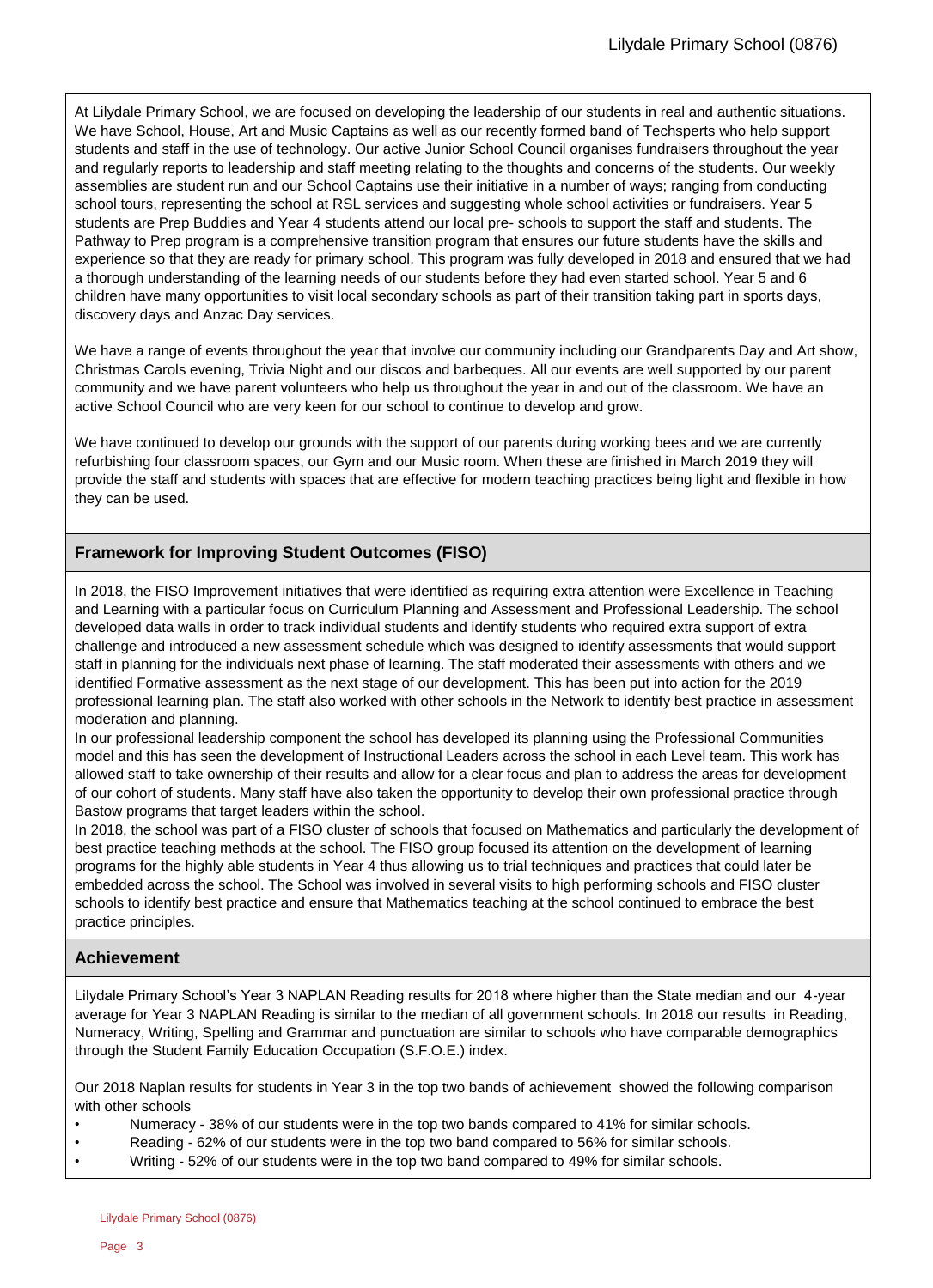- Spelling 52% of our students were in the top two band compared to 44% for similar schools.
- Grammar and Punctuation 19% of our students were in the top two band compared to 32% for similar schools

Our 2018 Naplan results for students in Year 5 in the top two bands of achievement showed the following comparison with other schools

- Numeracy 24% of our students were in the top two bands compared to 28% for similar schools.
- Reading 5% of our students were in the top two band compared to 10% for similar schools.
- Writing 3% of our students were in the top two band compared to 13% for similar schools.
- Spelling 22% of our students were in the top two band compared to 29% for similar schools.
- Grammar and Punctuation 41% of our students were in the top two band compared to 27% for similar schools.

The results show that we have improved our NAPLAN results from 2017 but there remains work to be done particularly in Writing and Numeracy. This will be a focus for our Professional Learning in 2019 as we take part in the Professional Learning Communities Program which will specifically target Teaching and Learning in Writing and Numeracy through analysing data and then targeting teaching based on this information.

The growth of our students from Grade Three to Grade 5 continues to be a feature of the school with 70% of students in Reading making Medium to High growth, 80% of students making medium to high growth in Numeracy. 69% of students making medium to high growth in writing. 73% of students making medium to high growth in spelling and 73% of students making medium to high growth in Grammar and Punctuation. This continues to be our focus and trying to ensure that the school continues to develop all our students to the best of their ability.

Teacher judgements relating to Mathematics were slightly above the median for all Victorian Schools and the teacher judgements for English were slightly below the median for all Victorian Schools. Our school had an 85% correlation between teacher judgements and NAPLAN performance which demonstrates the depth of the knowledge the teachers have of their students at our school.

In 2019, our Annual Implementation Plan will focus on improving Writing outcomes by focusing on continuing to implement our new Instructional model and engaging in professional Development related to Writing through the Victorian Learning Communities project with several other schools and research into best practice writing techniques.

### **Engagement**

At Lilydale Primary School our teaching staff work hard to support students in their learning and each lesson has a clear learning intention and success criteria in line with our new Instructional Model. We have introduced a clear assessment, moderation and planning cycle within the school which ensures that teachers are planning sequences of lessons that meet the needs of the cohort of students and that cater specifically for each individual student's needs.

We have a Literacy Intervention Program for students across the school which runs for three days a week based on their proficiency in Reading. An experienced staff member monitors the student's progress and reports directly to the class teacher and parents. We also identify students in Mathematics who have additional needs and provide them with the Bridges program and the Number Fluency Tasks, which support the development of basic Mathematical skills. Individual Learning Plans are used across the school to identify additional needs of students and provide an individual work program. The Leadership of the school monitors the Individual Learning Plans and these plans are discussed with parents at a Student Support Group meeting. These meetings ensure that teachers, support staff and parents are aware of the student's learning goals and the strategies to be employed. These meetings also recommend ways that the parent/ carer can support their child and how they can assist with their learning.

At Lilydale Primary School, we believe in supporting all our students and so the school offers our high achieving students opportunities through the differentiated learning in all curriculum areas. We also provide extension groups in Japanese, Art and Chess. These groups ensure that high gifted students in these areas are identified and given opportunities to receive extra support and challenge at Levels beyond their academic year level.

The School's attendance figures for 2018 remain inline with the attendance figures from previous years. The School has implemented new procedures for non attendance in 2018 with clear protocols relating to how absences are reported to the school and procedures for improving student attendance. These strategies include making direct contact with parents through Email each morning, phone calls, formal letters and notifications as well as pastoral care for students to encourage them to attend. The School also uses the school chaplain and support for families that are facing personal difficulties in getting their children to attend school. These support measures have included involving other families in the transport of students to the school, regular communication and conversations with families whose student attendance is a concern and clear guidelines to staff regarding what to do when absences become an issue.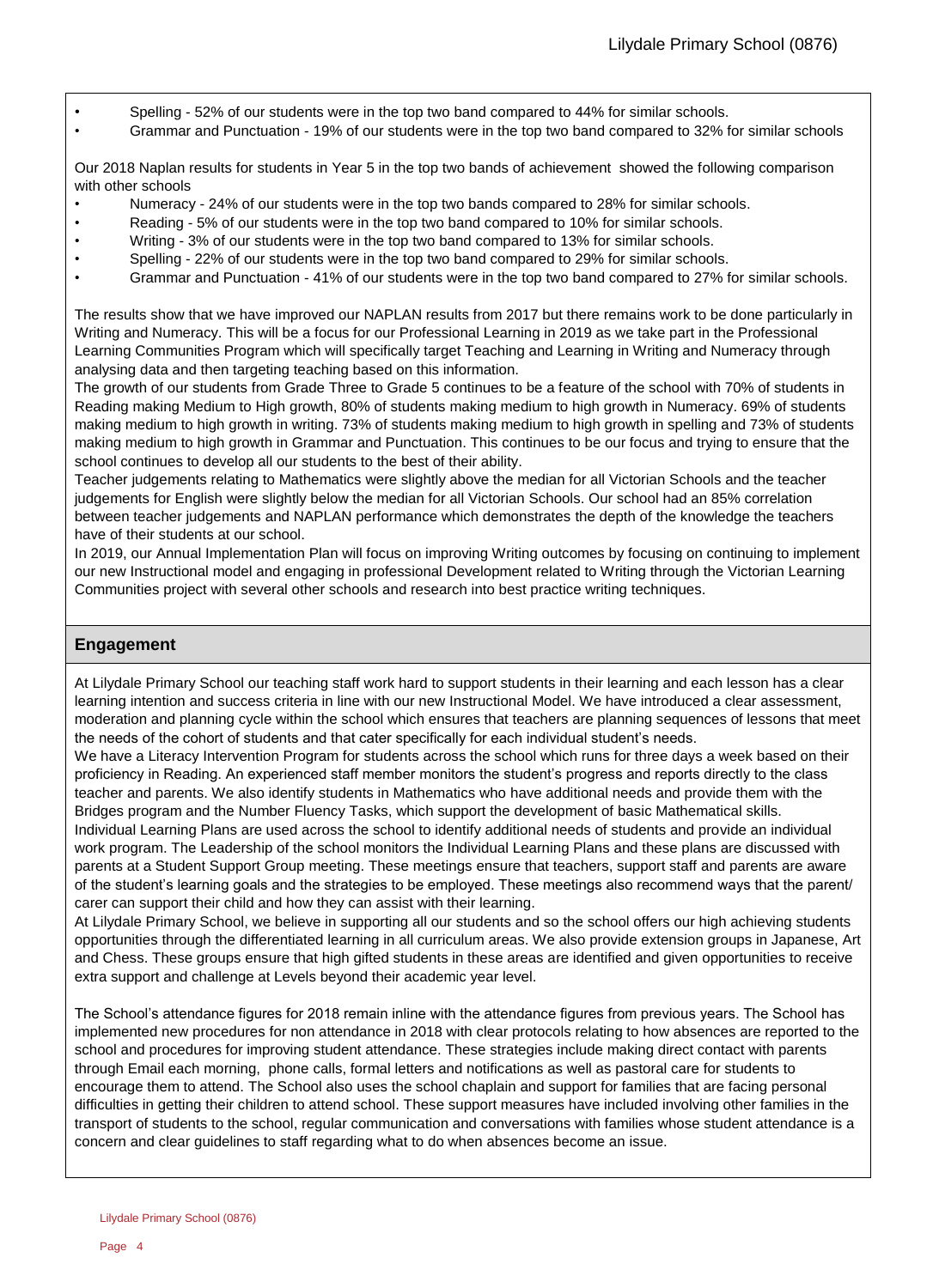### **Wellbeing**

At Lilydale Primary School we believe that everyday counts and therefore we carefully monitor attendance daily. We talk to parents about support we can provide if they are having difficulty getting their children to school. In 2018 the percentage of students who were absent less than ten days during the year was greater than the State average and similar schools. Our PRIDE values are - Perseverance, Respect, Inclusion, Determination and Encouragement. The values provide the framework for the development of a respectful and safe learning environment. These are very important to us and they form the framework for all the conversations that we have with students regarding their behaviour and wellbeing at school. The Values are the focus of our assemblies as we celebrate student citizenship with awards and recognition.

The School employs a Chaplain who works at the school two days a week. The Chaplain focuses on helping students who need extra support due to home or school situations. The Chaplain provides the students with pastoral care and organises activities and events to help the students to feel safe and secure whilst also identifying any further support that is necessary. The Chaplain talks to the teachers, support staff and parents and offers strategies to help ensure the student receives the best possible support.

The school offers a Breakfast program every day. This program is supported by local organisations and allows any student, access to good quality food and drink before the school day starts so that they are ready to learn. This breakfast club also allows staff and the Chaplain to talk to students in a social setting and identify any students who may need extra support or help.

Student wellbeing programs are implemented across the school with circle time used to allow students opportunities to talk about issues or concerns either at School or at home. Cyber safety is taught across all year levels culminating in the Grade5/6 students completing the Alannah and Madeline foundation Digital Licenses which focuses on teaching students the skills so that they can keep themselves safe online.

All our Preps have a Year 5 buddy and we run a Pre-School helpers program for Year 4 students. Year 5 and 6 students attend transition programs at our local secondary schools. Our Pathway to Prep transition program begins in Term 2 with focused teaching on the skills the students require to start Prep and School orientation and experience sessions. Our leadership program includes School and House Captains, Junior School Council and Responsibility Day. The Kids Hope Program identifies vulnerable students and matches them to a trained mentor who remains with them during their time at the school.

### **Financial performance and position**

The School remains on a sound financial footing and although we have seen a deficit in 2018 this deficit supported a staffing model that allowed for more quality teaching for students and a stable structure that could be sustained into the future. This change in the staffing has resulted in the school to grow further in 2019 moving from 10 classes to 12 classes. The Capital Works grant is focused on improving the flexibility of workspaces to ensure that staff and students have modern facilities that support modern teaching and learning practices. The grants we have received in 2018 will have a significant impact on the buildings and grounds as well as the ICT infrastructure at the school. Equity Funding was used in 2018 to provide extra literacy support for disadvantaged students. Operating costs continue to be monitored to ensure that funds are directed at the point of need for our students and staff.

> **For more detailed information regarding our school please visit our website at <https://www.lilydaleps.vic.edu.au/>**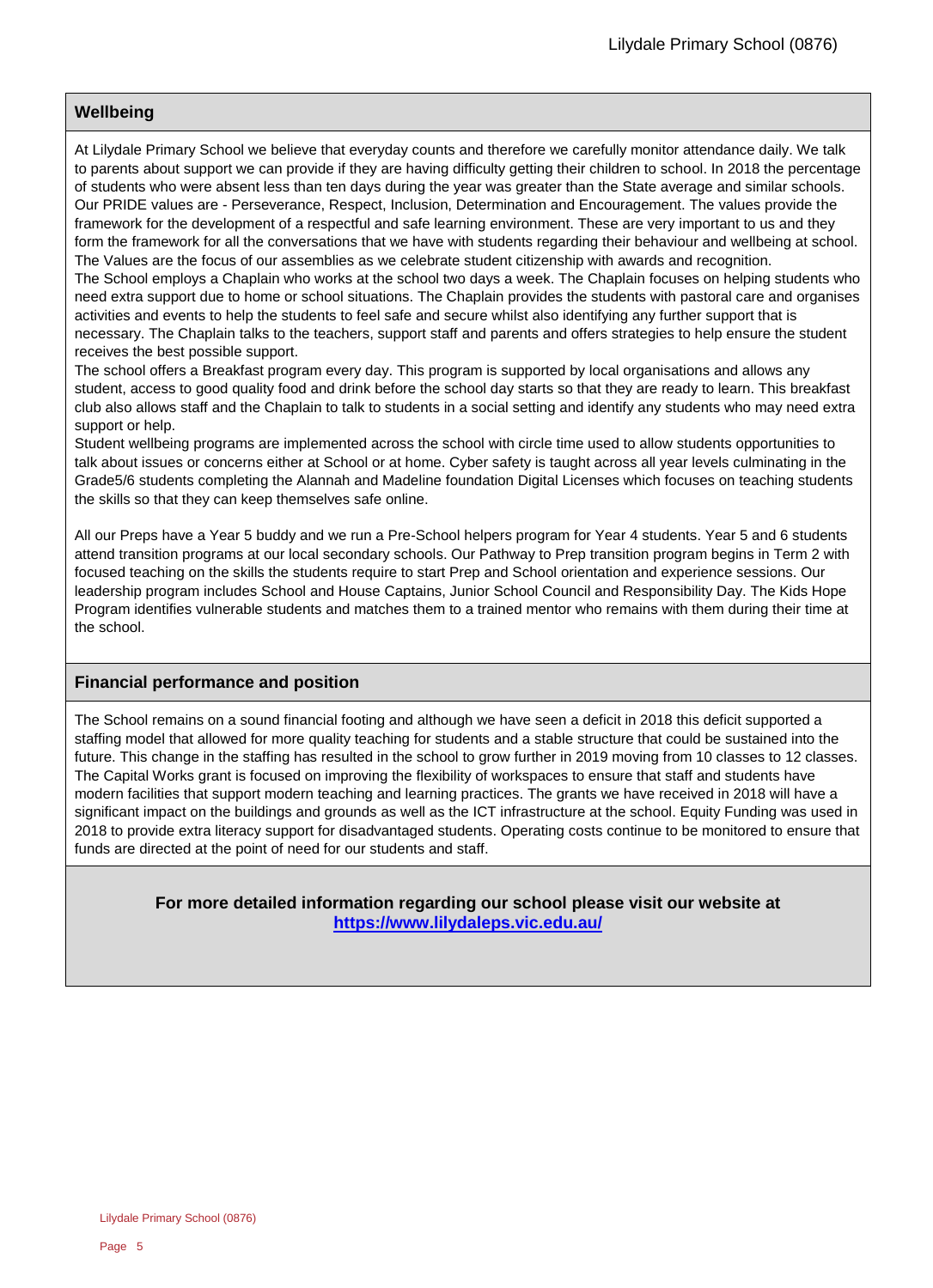The Government School Performance Summary provides an overview of how this school is contributing to the objectives of the Education State and how it compares to other Victorian Government schools.

All schools work in partnership with their school community to improve outcomes for children and young people. Sharing this information with parents and the wider school community helps to support community engagement in student learning, a key priority of the Framework for Improving Student Outcomes.

Members of the community can contact the school for an accessible version of these data tables if required.

| Range of results for the middle 60% of Victorian Government Primary Schools:<br>Key:<br>Results for this school: Median of all Victorian Government Primary Schools:                                                                                                                                                                                                                          |                                                                                                                            |  |  |  |  |
|-----------------------------------------------------------------------------------------------------------------------------------------------------------------------------------------------------------------------------------------------------------------------------------------------------------------------------------------------------------------------------------------------|----------------------------------------------------------------------------------------------------------------------------|--|--|--|--|
| <b>School Profile</b>                                                                                                                                                                                                                                                                                                                                                                         |                                                                                                                            |  |  |  |  |
| <b>Enrolment Profile</b><br>A total of 233 students were enrolled at this school in 2018, 119 female and 114 male.<br>students.                                                                                                                                                                                                                                                               | 6 percent were EAL (English as an Additional Language) students and 4 percent ATSI (Aboriginal and Torres Strait Islander) |  |  |  |  |
| <b>Overall Socio-Economic Profile</b><br>Based on the school's Student Family Occupation and<br>Education index which takes into account parents'<br>occupations and education.                                                                                                                                                                                                               | low<br>mid<br>high<br>low-mid                                                                                              |  |  |  |  |
| <b>Parent Satisfaction Summary</b><br>Measures the percent endorsement by parents on their<br>school satisfaction level, as reported in the annual Parent<br>Opinion Survey. The percent endorsement indicates the<br>percent of positive responses (agree or strongly agree).<br>Data is suppressed for schools with three or less<br>respondents to the survey for confidentiality reasons. | 0<br>10C                                                                                                                   |  |  |  |  |
| <b>School Staff Survey</b><br>Measures the percent endorsement by staff on School<br>Climate, as reported in the annual School Staff Survey. The<br>percent endorsement indicates the percent of positive<br>responses (agree or strongly agree).<br>Data is suppressed for schools with three or less<br>respondents to the survey for confidentiality reasons.                              | 0<br>100                                                                                                                   |  |  |  |  |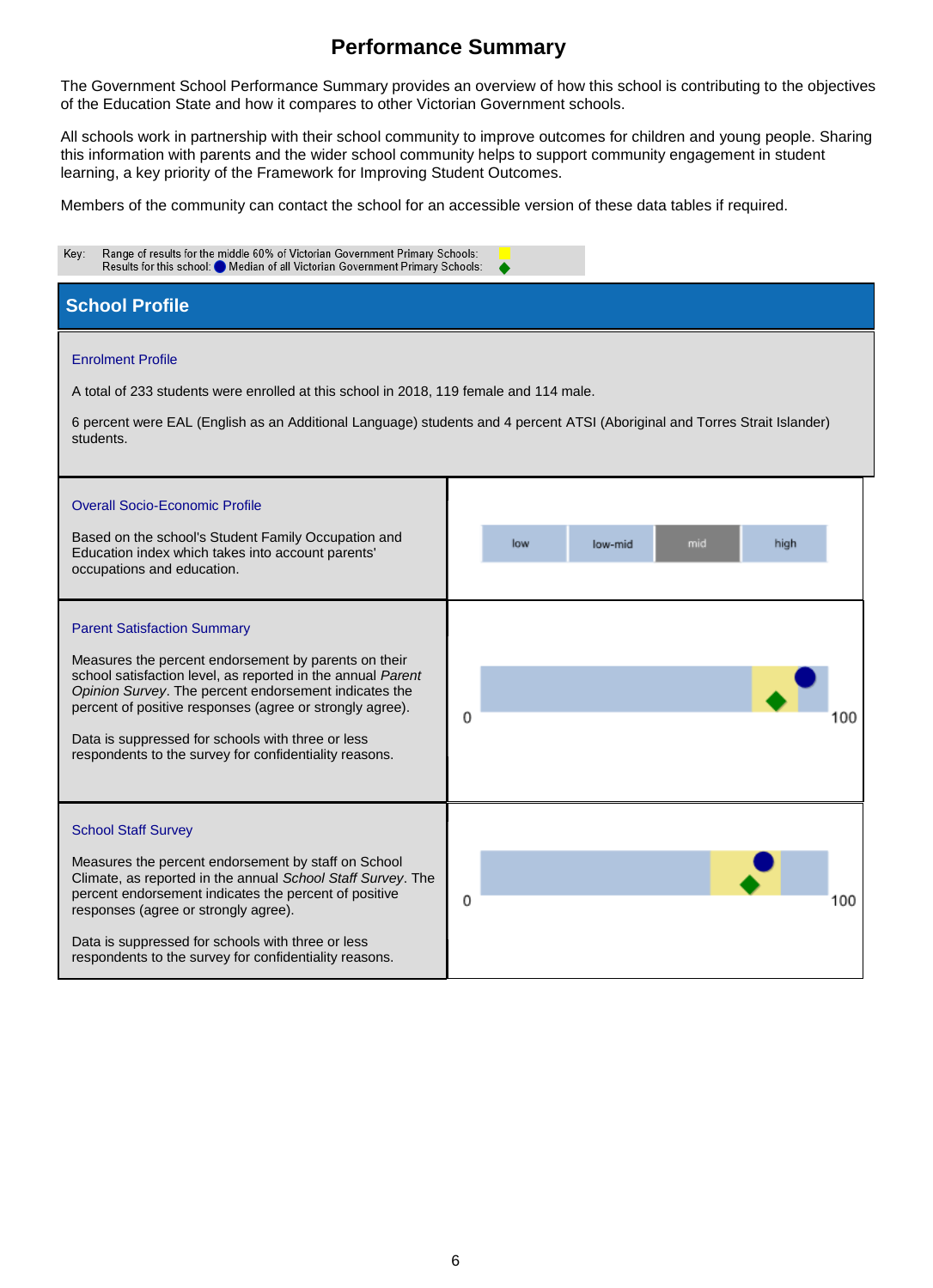

| Key:<br>Range of results for the middle 60% of Victorian Government Primary Schools:<br>Results for this school: ● Median of all Victorian Government Primary Schools:                                                                                              |                                                                            |                          |  |  |  |  |
|---------------------------------------------------------------------------------------------------------------------------------------------------------------------------------------------------------------------------------------------------------------------|----------------------------------------------------------------------------|--------------------------|--|--|--|--|
| Achievement                                                                                                                                                                                                                                                         | <b>Student Outcomes</b>                                                    | <b>School Comparison</b> |  |  |  |  |
| Teacher Judgement of student<br>achievement<br>Percentage of students in Years Prep to 6<br>working at or above age expected<br>standards in:<br>English<br>$\bullet$<br>Mathematics<br>$\bullet$<br>For further details refer to How to read the<br>Annual Report. | Results: English<br>100<br>0<br>Results: Mathematics<br>$\bullet$ 100<br>0 | Similar<br>Higher        |  |  |  |  |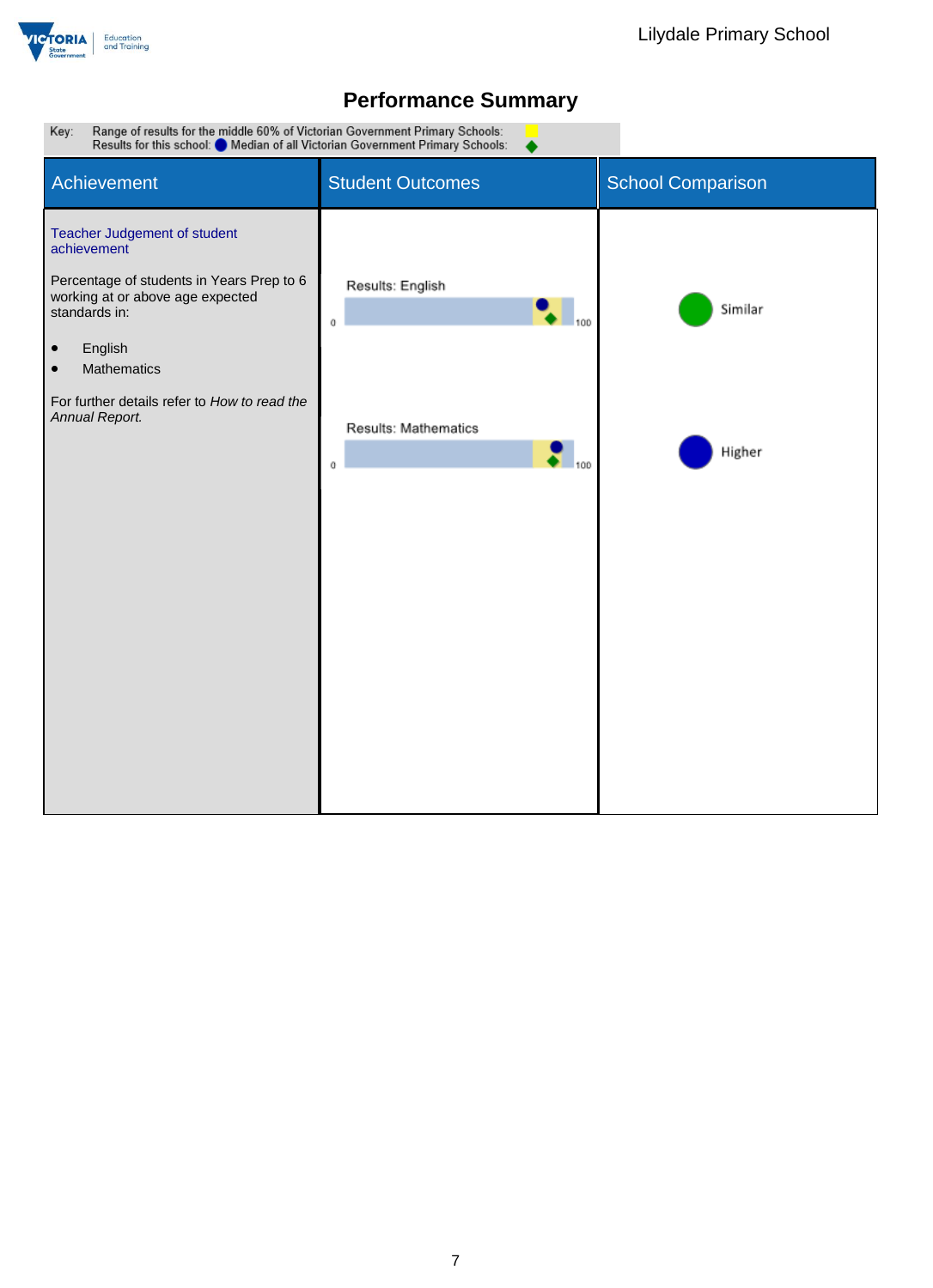

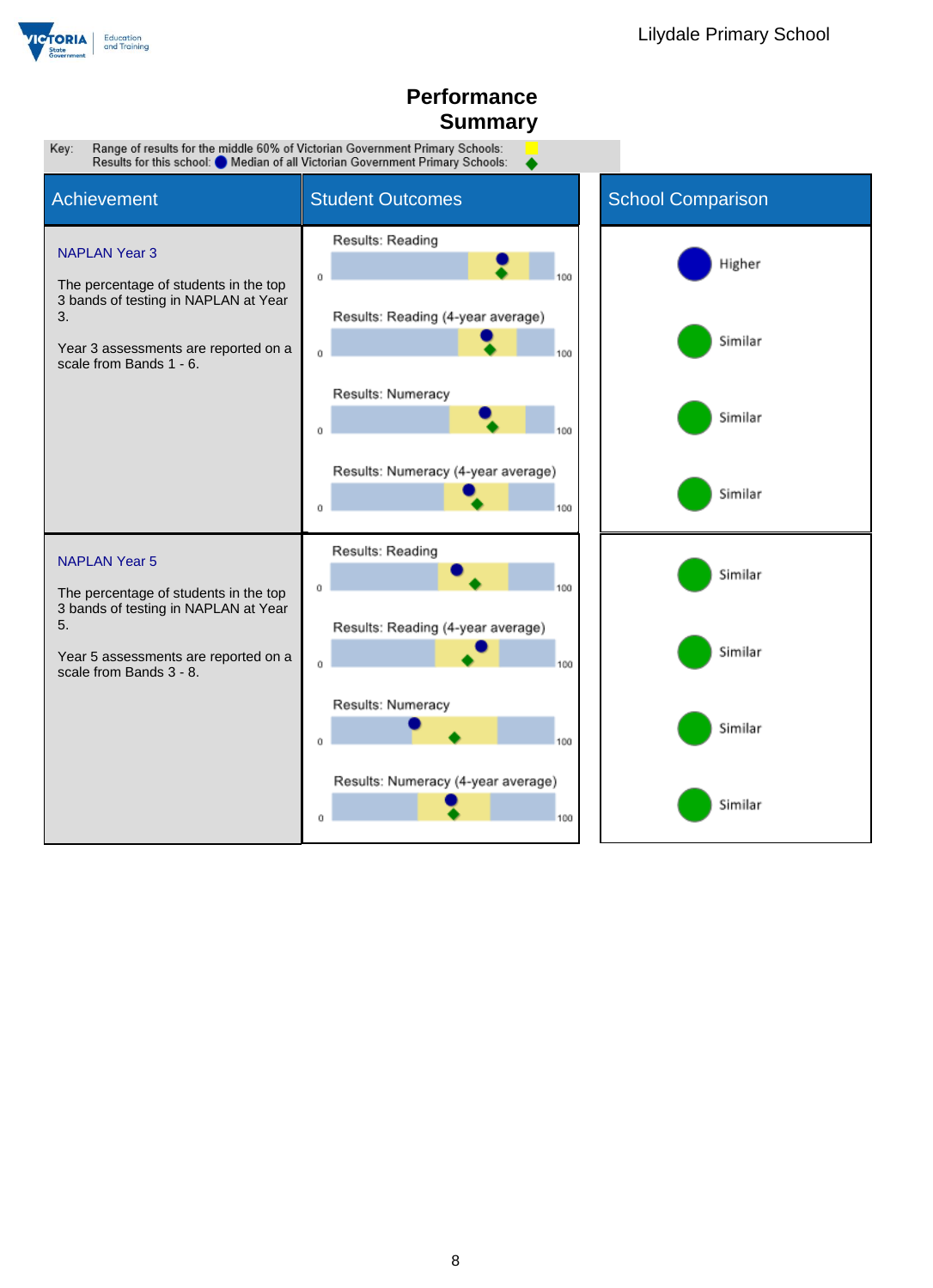



Range of results for the middle 60% of Victorian Government Primary Schools:<br>Results for this school: O Median of all Victorian Government Primary Schools: Key:

| <b>Achievement</b>                                                                                                                                                                                                                                                                                                                                                                                                                                                                                                                                                                                                              | <b>Student Outcomes</b>                                                                                                                                                                                                                                                                                                                  | <b>School Comparison</b>                                      |
|---------------------------------------------------------------------------------------------------------------------------------------------------------------------------------------------------------------------------------------------------------------------------------------------------------------------------------------------------------------------------------------------------------------------------------------------------------------------------------------------------------------------------------------------------------------------------------------------------------------------------------|------------------------------------------------------------------------------------------------------------------------------------------------------------------------------------------------------------------------------------------------------------------------------------------------------------------------------------------|---------------------------------------------------------------|
| <b>NAPLAN Learning Gain</b><br>Year 3 - Year 5<br>Learning gain of students from Year 3 to<br>Year 5 in the following domains: Reading,<br>Numeracy, Writing, Spelling and<br>Grammar and Punctuation.<br>NAPLAN learning gain is determined by<br>comparing a student's current year result<br>to the results of all 'similar' Victorian<br>students (i.e. students in all sectors in the<br>same year level who had the same score<br>two years prior). If the current year result<br>is in the Top 25 percent, their gain level is<br>categorised as 'High'. Middle 50 percent,<br>is 'Medium'. Bottom 25 percent, is 'Low'. | Reading<br>30 %<br>60 %<br>10 %<br>Medium<br>High<br>Low<br><b>Numeracy</b><br>66 %<br>14 %<br>21 %<br>Low<br>Medium<br>High<br>Writing<br>31 %<br>55 %<br>14 %<br>High<br>Medium<br>Low<br>Spelling<br>27 %<br>57 %<br>17 %<br>Medium<br>High<br>Low<br><b>Grammar and Punctuation</b><br>13 %<br>27 %<br>60 %<br>High<br>Medium<br>Low | NAPLAN Learning Gain does not<br>require a School Comparison. |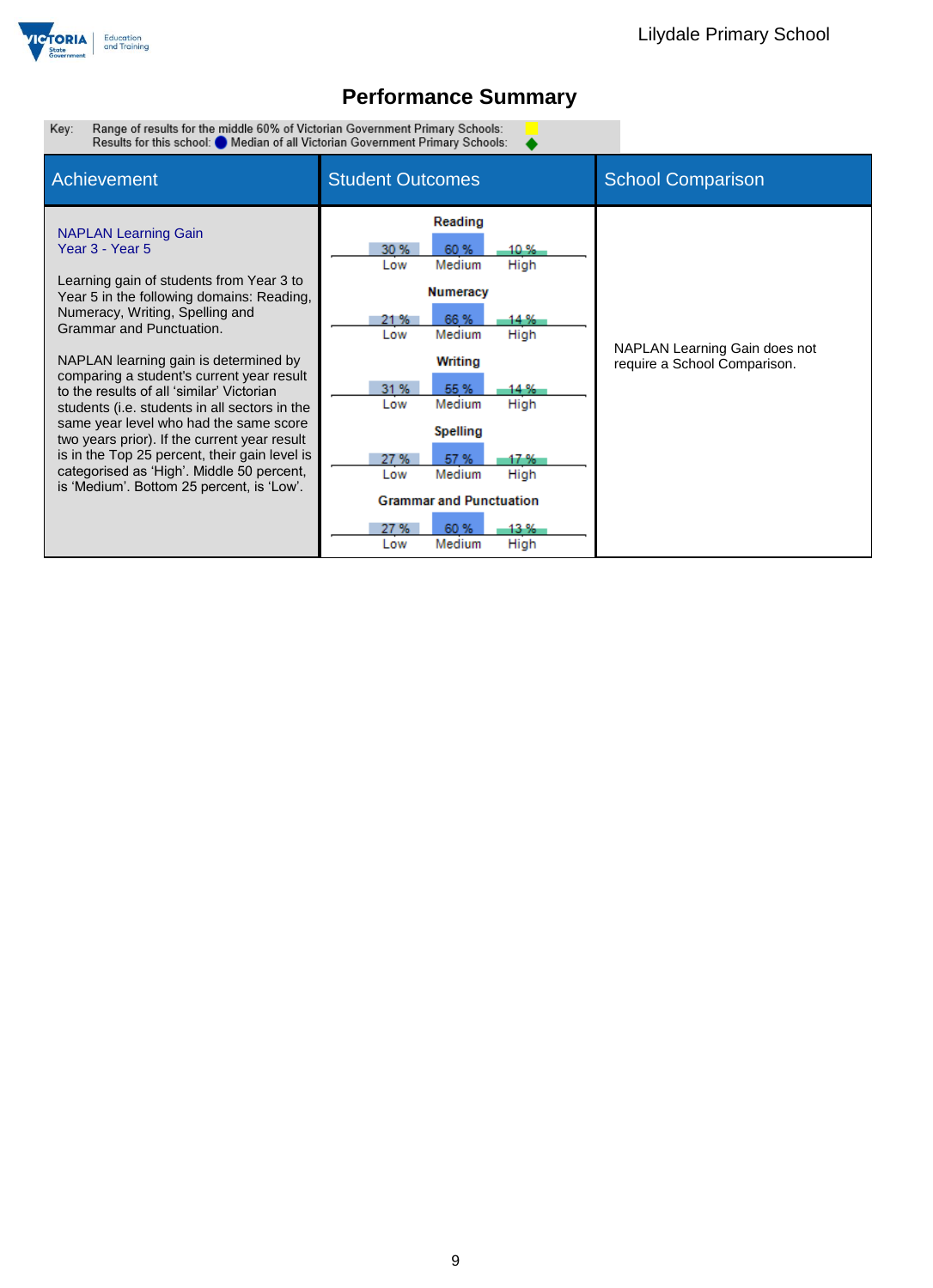

Range of results for the middle 60% of Victorian Government Primary Schools:<br>Results for this school: O Median of all Victorian Government Primary Schools: Key:

| Engagement                                                                                                                                                                                                                                                                                                                                                                                                                                                                                                                                                                                         | <b>Student Outcomes</b>                                                                                                                          | <b>School Comparison</b> |
|----------------------------------------------------------------------------------------------------------------------------------------------------------------------------------------------------------------------------------------------------------------------------------------------------------------------------------------------------------------------------------------------------------------------------------------------------------------------------------------------------------------------------------------------------------------------------------------------------|--------------------------------------------------------------------------------------------------------------------------------------------------|--------------------------|
| Average Number of Student Absence Days<br>Average days absent per full time<br>equivalent (FTE) student per year.<br>Common reasons for non-attendance<br>include illness and extended family<br>holidays.<br>Absence from school can impact on<br>students' learning<br><b>School Comparison</b><br>A school comparison rating of 'Higher'<br>indicates this school records 'less'<br>absences than expected, given the<br>background characteristics of students. A<br>rating of 'Lower' indicates this school<br>records 'more' absences than expected.<br>Average 2018 attendance rate by year | Results: 2018<br>50<br>Few absences <------> Many absences<br>Results: 2015 - 2018 (4-year average)<br>60<br>Few absences <------> Many absences | Higher<br>Similar        |
| level:                                                                                                                                                                                                                                                                                                                                                                                                                                                                                                                                                                                             | Yr1<br>Yr <sub>5</sub><br>Yr <sub>6</sub><br>Yr2<br>Yr3<br>Yr4<br>Prep                                                                           |                          |
|                                                                                                                                                                                                                                                                                                                                                                                                                                                                                                                                                                                                    | 96 %<br>93%<br>90 %<br>93 %<br>95 %<br>91 %<br>93 %                                                                                              |                          |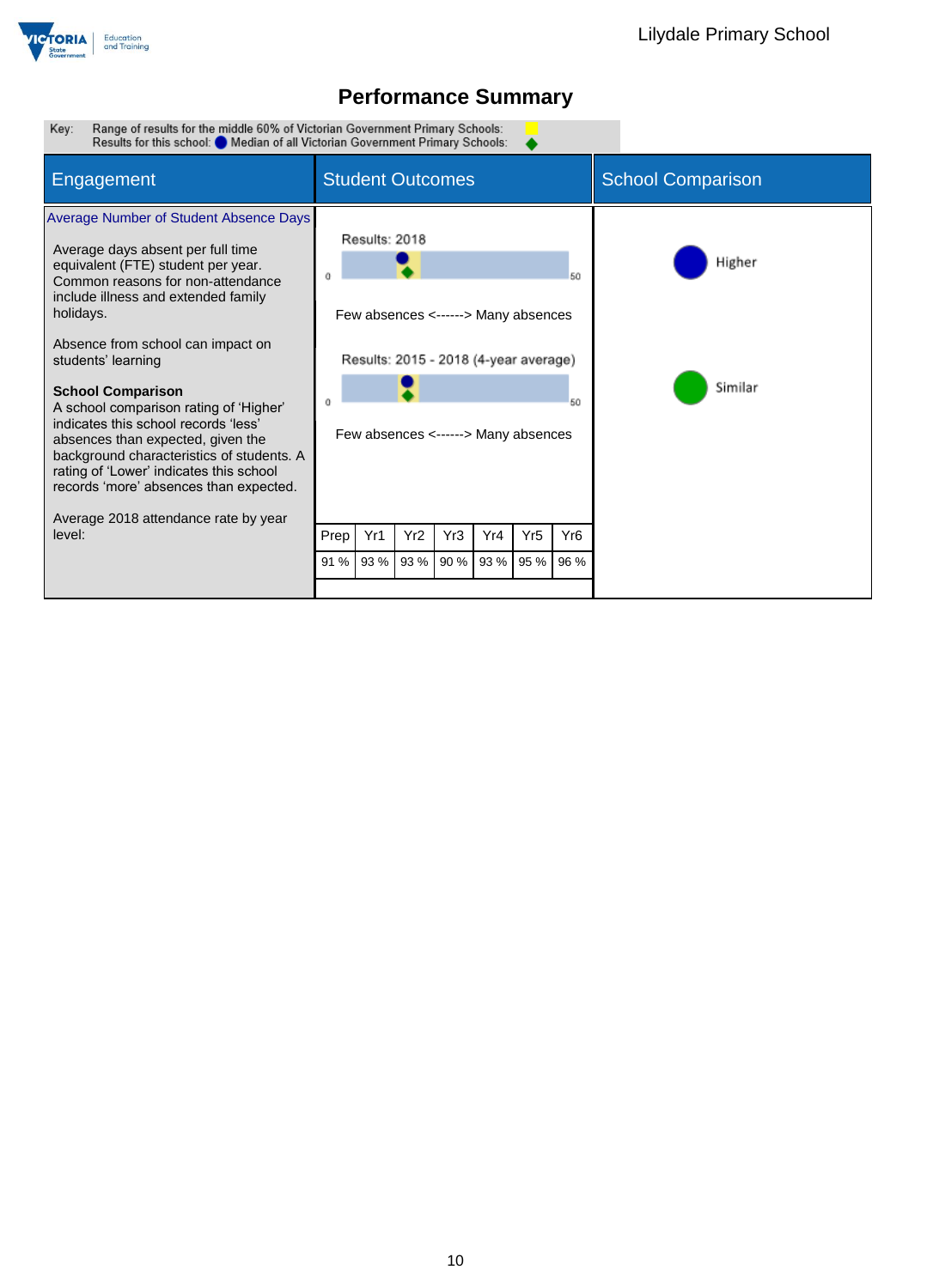

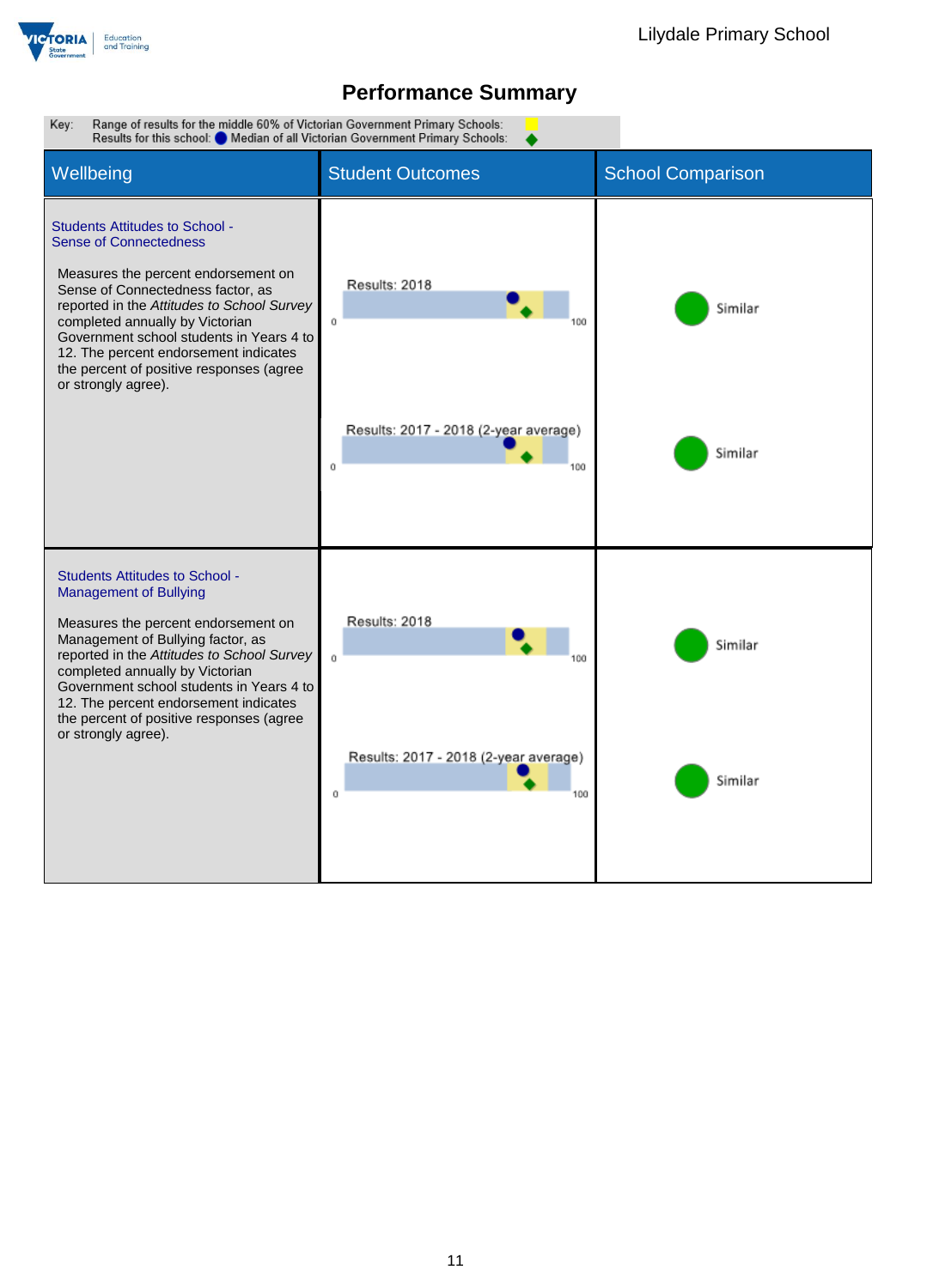

### **Financial Performance and Position**

*Commentary on the financial performance and position is included in the About Our School section at the start of this report*

| <b>Financial Performance - Operating Statement</b><br>Summary for the year ending 31 December, 2018 |               | Financial Position as at 31 December, 2018     |               |
|-----------------------------------------------------------------------------------------------------|---------------|------------------------------------------------|---------------|
| <b>Revenue</b>                                                                                      | <b>Actual</b> | <b>Funds Available</b>                         | <b>Actual</b> |
| <b>Student Resource Package</b>                                                                     | \$1,824,575   | <b>High Yield Investment Account</b>           | \$11,320      |
| <b>Government Provided DET Grants</b>                                                               | \$288,879     | <b>Official Account</b>                        | \$8,068       |
| Government Grants Commonwealth                                                                      | \$26,863      | <b>Other Accounts</b>                          | \$48,252      |
| <b>Revenue Other</b>                                                                                | \$3,127       | <b>Total Funds Available</b>                   | \$67,640      |
| <b>Locally Raised Funds</b>                                                                         | \$162,844     |                                                |               |
| <b>Total Operating Revenue</b>                                                                      | \$2,306,287   |                                                |               |
| Equity <sup>1</sup>                                                                                 |               |                                                |               |
|                                                                                                     |               |                                                |               |
| Equity (Social Disadvantage)                                                                        | \$31,558      |                                                |               |
| <b>Equity Total</b>                                                                                 | \$31,558      |                                                |               |
| <b>Expenditure</b>                                                                                  |               | <b>Financial Commitments</b>                   |               |
| Student Resource Package <sup>2</sup>                                                               | \$1,863,999   | <b>Operating Reserve</b>                       | \$24,484      |
| <b>Communication Costs</b>                                                                          | \$5,307       | <b>Other Recurrent Expenditure</b>             | \$10,302      |
| Consumables                                                                                         | \$46,302      | <b>Funds Received in Advance</b>               | \$11,982      |
| Miscellaneous Expense <sup>3</sup>                                                                  | \$129,946     | <b>School Based Programs</b>                   | \$3,289       |
| <b>Professional Development</b>                                                                     | \$7,012       | Maintenance - Buildings/Grounds < 12<br>months | \$17,584      |
| <b>Property and Equipment Services</b>                                                              | \$118,740     | <b>Total Financial Commitments</b>             | \$67,640      |
| Salaries & Allowances <sup>4</sup>                                                                  | \$120,809     |                                                |               |
| Trading & Fundraising                                                                               | \$21,223      |                                                |               |
| <b>Utilities</b>                                                                                    | \$24,348      |                                                |               |
| <b>Total Operating Expenditure</b>                                                                  | \$2,337,686   |                                                |               |
| <b>Net Operating Surplus/-Deficit</b>                                                               | (\$31,398)    |                                                |               |

**Asset Acquisitions \$59,369** 

(1) The Equity funding reported above is a subset of overall revenue reported by the school (2) Student Resource Package Expenditure figures are as of 04 March 2019 and are subject to change during the reconciliation process.

(3) Misc Expenses may include bank charges, health and personal development, administration charges, camp/excursion costs and taxation charges.

(4) Salaries and Allowances refers to school-level payroll.

*All funds received from the Department, or raised by the school, have been expended, or committed to subsequent years, to support the achievement of educational outcomes and other operational needs of the school, consistent with Department policies, School Council approvals and the intent/purposes for which funding was provided or raised.*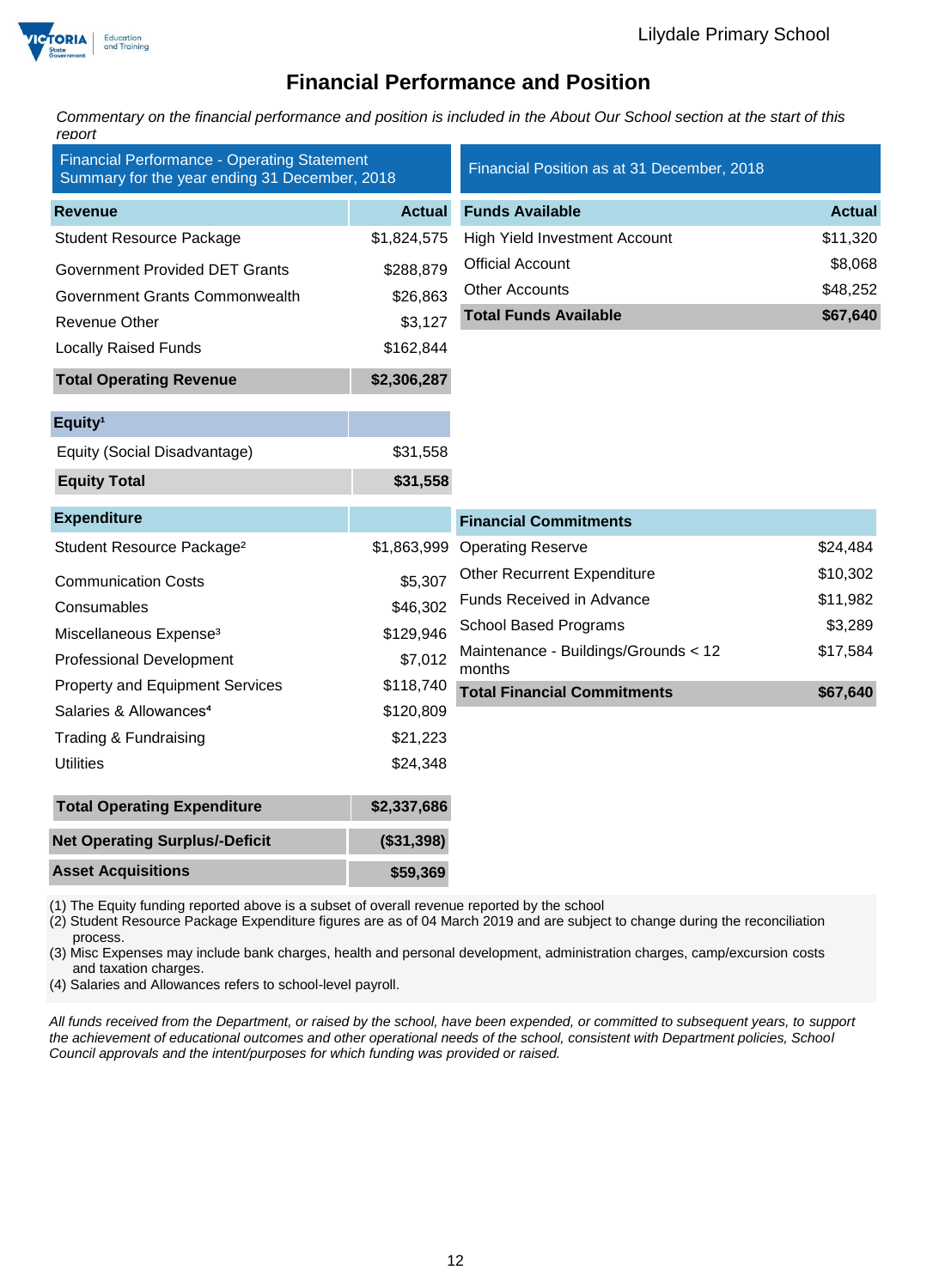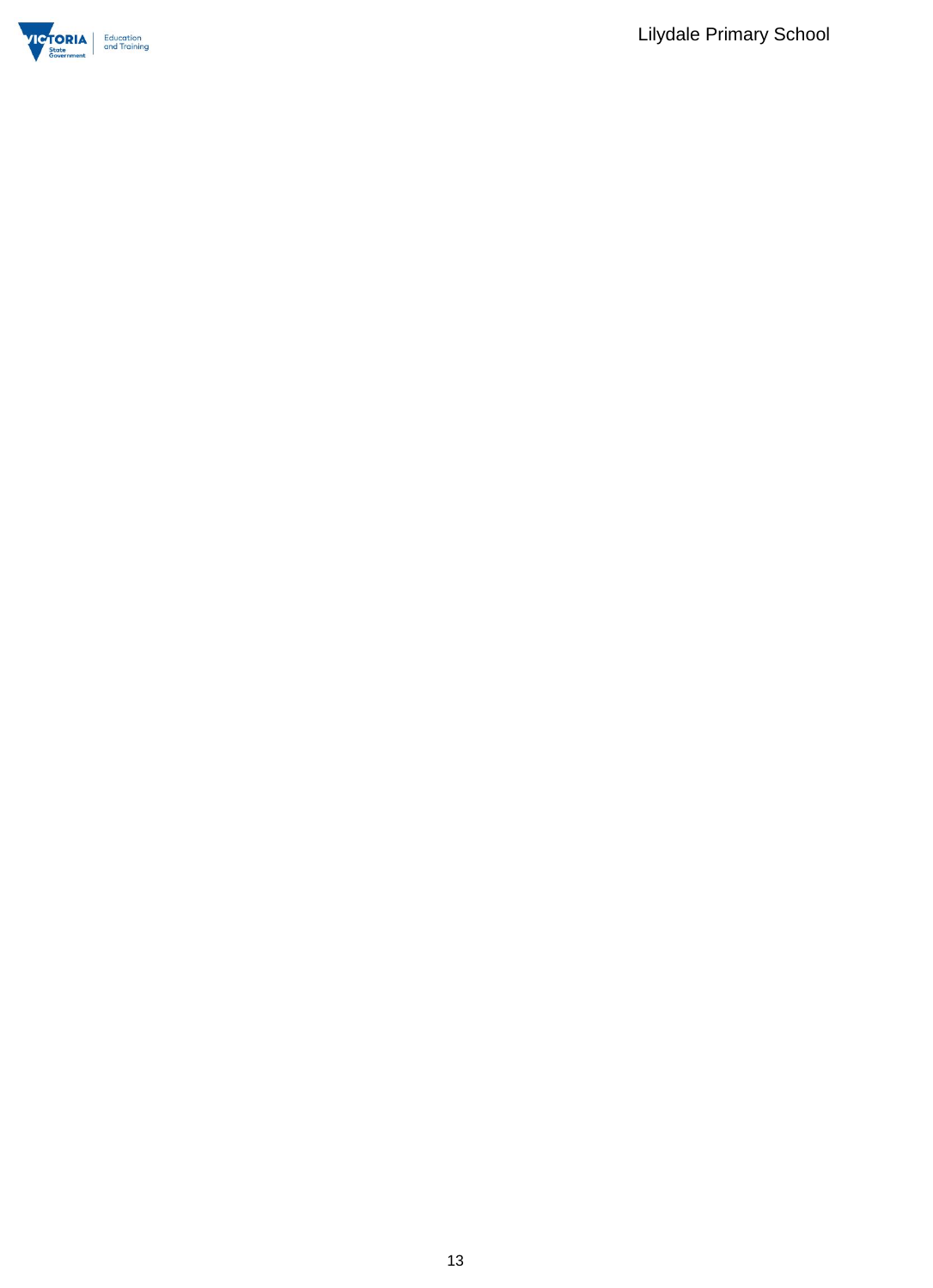